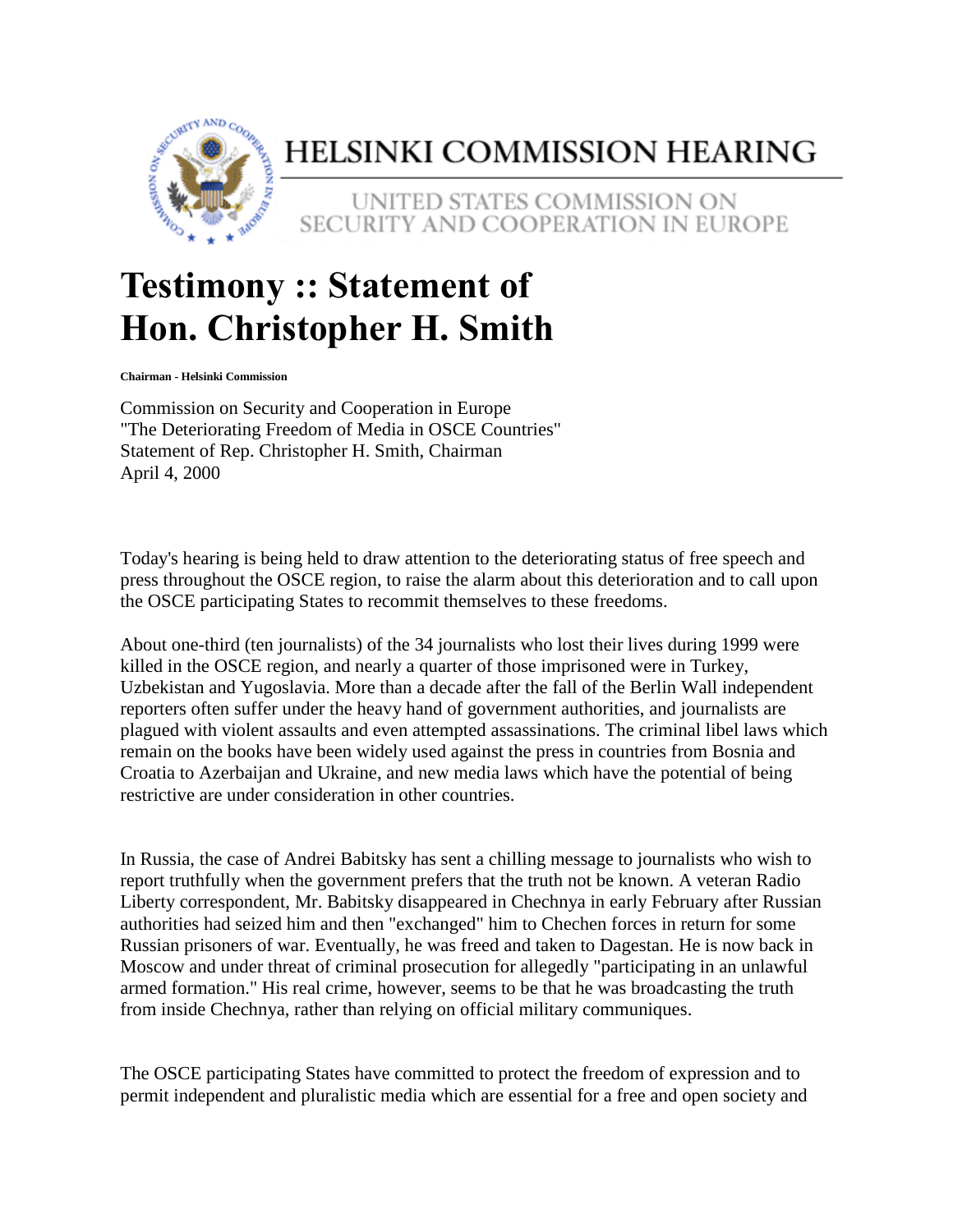for accountable systems of government. Three years ago, the States created the mandate for an OSCE Representative on Freedom of the Media in order to strengthen the implementation of the commitments in the field of the media. This Commission hearing will examine the implementation of these critical OSCE commitments.

Today's hearing falls one week shy of the first anniversary of the assassination of Slavko Curuvija, editor of the independent newspaper The Daily Telegraph, who was gunned down outside his Belgrade apartment by masked gunmen. A few months earlier, testifying before this Commission, Curuvija said in regard to the legal harassment which preceded his assassination: "I come from a country where there is no rule of law. By making an example out of me, the [Milosevic] regime sends a message to all who oppose it, intimidating and bullying all the independent media in the process… After all his other wars, Slobodan Milosevic appears to be preparing to wage war against his own people in Serbia and Montenegro…."

Recently, as we know, this war by Milosevic against his own people has continued. His henchman Seselj recently and publicly threatened the media, the property of some media outlets has been seized by the authorities, and Yugoslav military activities in more open and tolerant Montenegro are ominous indeed.

As far as free speech, scores of Serbian students involved in the Resistance movement were arrested a little more than one week ago for demonstrations which paralleled those officially organized on the anniversary of the NATO campaign. Finally, last Thursday, a Belgrade court held its first hearings in the trials of several opposition leaders for allegedly slandering prominent regime politicians during opposition rallies in late 1999.

I welcome the opportunity to hear the testimony of our distinguished witnesses and will appreciate receiving your recommendations of how best this Commission can contribute to efforts to reinvigorate free speech and free press throughout the OSCE region.

Witness Introductions:

## Panel I

Our first witness is Mr. David W. Yang, Senior Coordinator for Democracy Promotion in the State Department's Bureau of Democracy, Human Rights and Labor. He has served since 1996 in this capacity to Assistant Secretaries and Commissioners Harold Hongju Koh and John Shattuck. He coordinates DRL's diplomatic and programmatic efforts to promote democracy globally. He has also developed DRL's oversight of the entire U.S. Government budget for democracy programs.

Mr. Yang has served in the Clinton administration since 1993, having worked first in USAID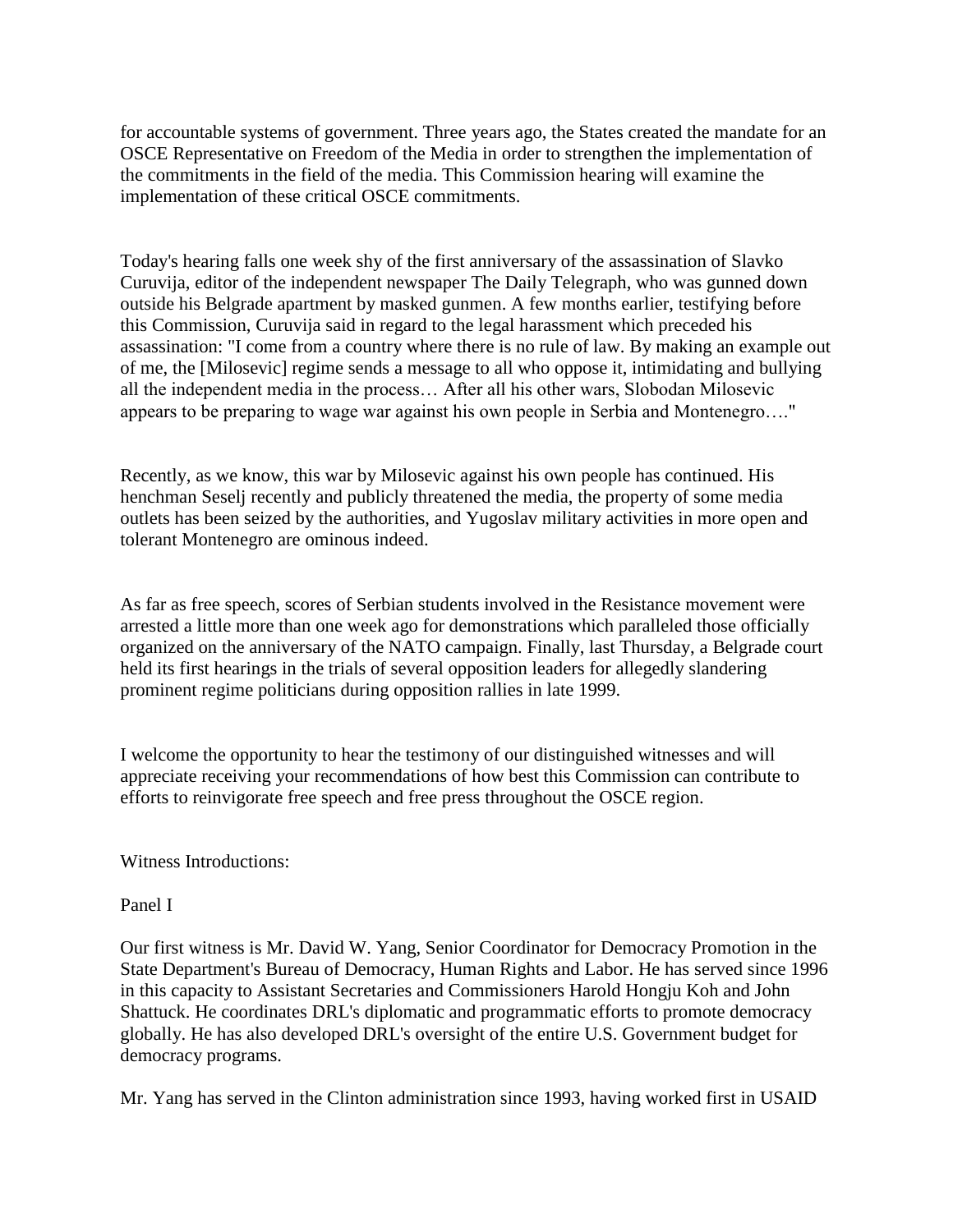on democracy programs in Asia and the Middle East and then as a speechwriter for Secretaries of State Warren Christopher and Madeleine Albright. He has also worked in the fields of journalism, research and theater.

Born in Hong Kong, Mr. Yang holds a B.A. in Politics from the University of California at Santa Cruz, and an M.A. and Ph.D. in International Relations from the School of Advanced International Studies of the Johns Hopkins University.

Panel II

Our next witness is Mr. Freimut Duve, OSCE Representative on Freedom of the Media. Mr. Duve started his career as a political editor at Stern magazine and as Chief Editor of Germany's political pocketbook series. In the 1980s he published the political works of Vaclav Havel and Mario Soare's manifesto against the Portuguese dictatorship.

As a member of the German Parliament, he served on the Foreign Affairs Committee and the sub-Committee for Human Rights and Humanitarian Aid. He was a member of the German Delegation to the OSCE Parliamentary Assembly, chairing the General Committee on Democracy, Human Rights, and Humanitarian Questions.

In 1997, he received the Hannah Arendt Award for Political Thinking.

Panel III

For our third panel of witnesses we welcome Mr. Tom Dine, Ms. Linda Foley, Ms. Emma Gray, and Ms. Marilyn Greene.

Thomas A. Dine is the President of Radio Free Europe/Radio Liberty which broadcasts every day to 23 countries of Central and Eastern Europe and across Eurasia, and to two countries of the Persian Gulf, Iran and Iraq, promoting and advancing democracy.

Mr. Dine previously served as the Assistant Administrator for Europe and the New Independent States at USAID from 1993 until 1997. Earlier he headed the American Israel Public Affairs Committee from 1980 through 1993.

He previously worked on the Hill for Senators Frank Church, Edmund Muskie and Edward Kennedy.

He received his B.A. from Colgate University and an M.A. in South Asian History from the University of California at Los Angeles.